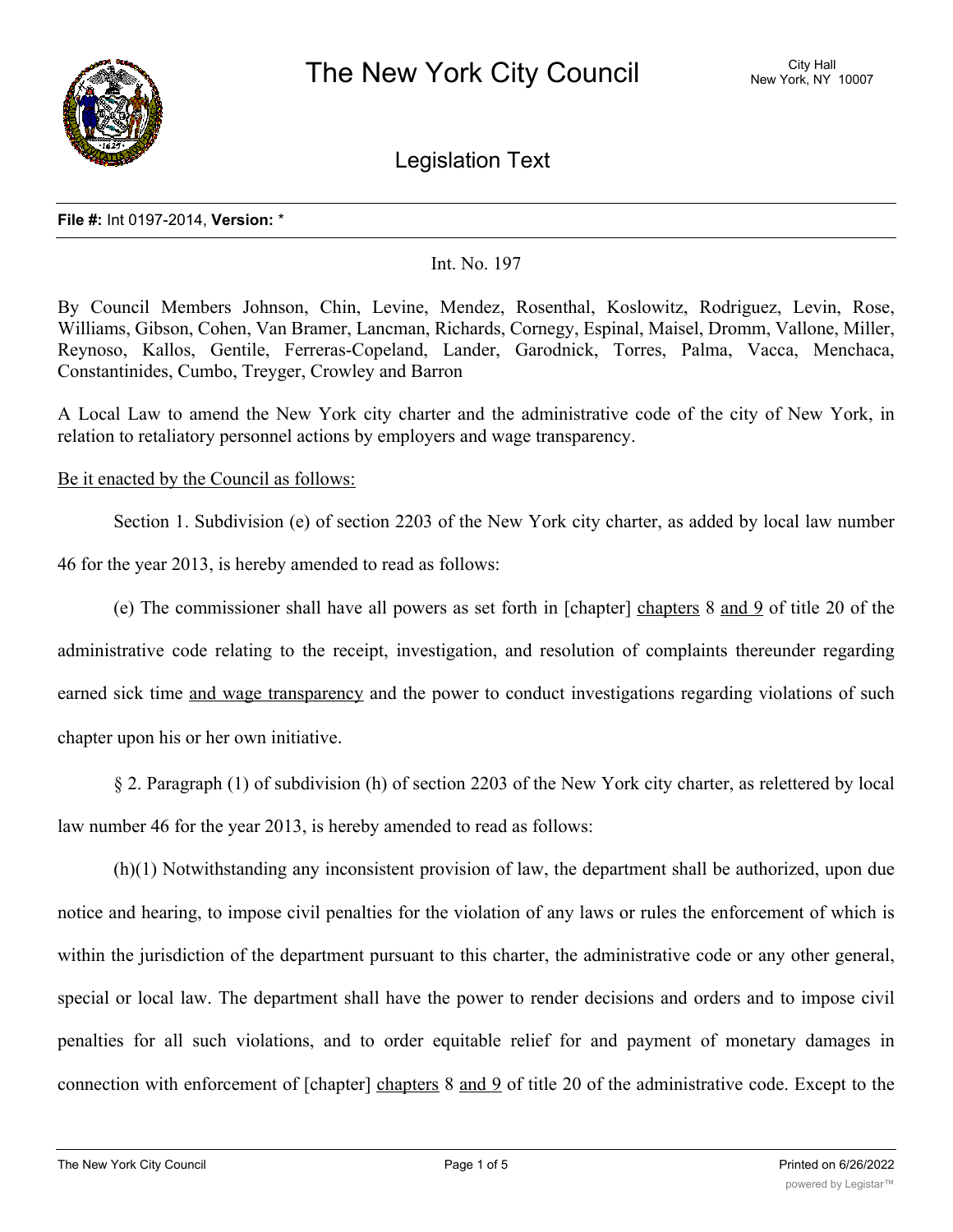extent that dollar limits are otherwise specifically provided, such civil penalties shall not exceed five hundred dollars for each violation. All proceedings authorized pursuant to this subdivision shall be conducted in accordance with rules promulgated by the commissioner. The remedies and penalties provided for in this subdivision shall be in addition to any other remedies or penalties provided for the enforcement of such provisions under any other law including, but not limited to, civil or criminal actions or proceedings.

§ 3. Title 20 of the administrative code of the city of New York is amended by adding a new chapter 9 to read as follows:

# CHAPTER 9

# **Wage Transparency**

§ 20-930 **Definitions.** When used in this chapter, the following terms shall be defined as

a. "Employee" shall mean any "employee" as defined in section 190(2) of the labor law who is employed for hire within the city of New York for more than eighty hours in a calendar year who performs work on a full-time or part-time basis, including work performed in a transitional jobs program pursuant to section 336-f of the social services law, but not including work performed as a participant in a work experience program pursuant to section 336-c of the social services law, and not including those who are employed by (i) the United States government; (ii) the state of New York, including any office, department, independent agency, authority, institution, association, society or other body of the state including the legislature and the judiciary; or (iii) the city of New York or any local government, municipality or county or any entity governed by general municipal law section 92 or county law section 207.

b. "Employer" shall mean any "employer" as defined in section 190(3) of the labor law, but not including (i) the United States government; (ii) the state of New York, including any office, department, independent agency, authority, institution, association, society or other body of the state including the legislature and the judiciary; or (iii) the city of New York or any local government, municipality or county or any entity governed by general municipal law section 92 or county law section 207.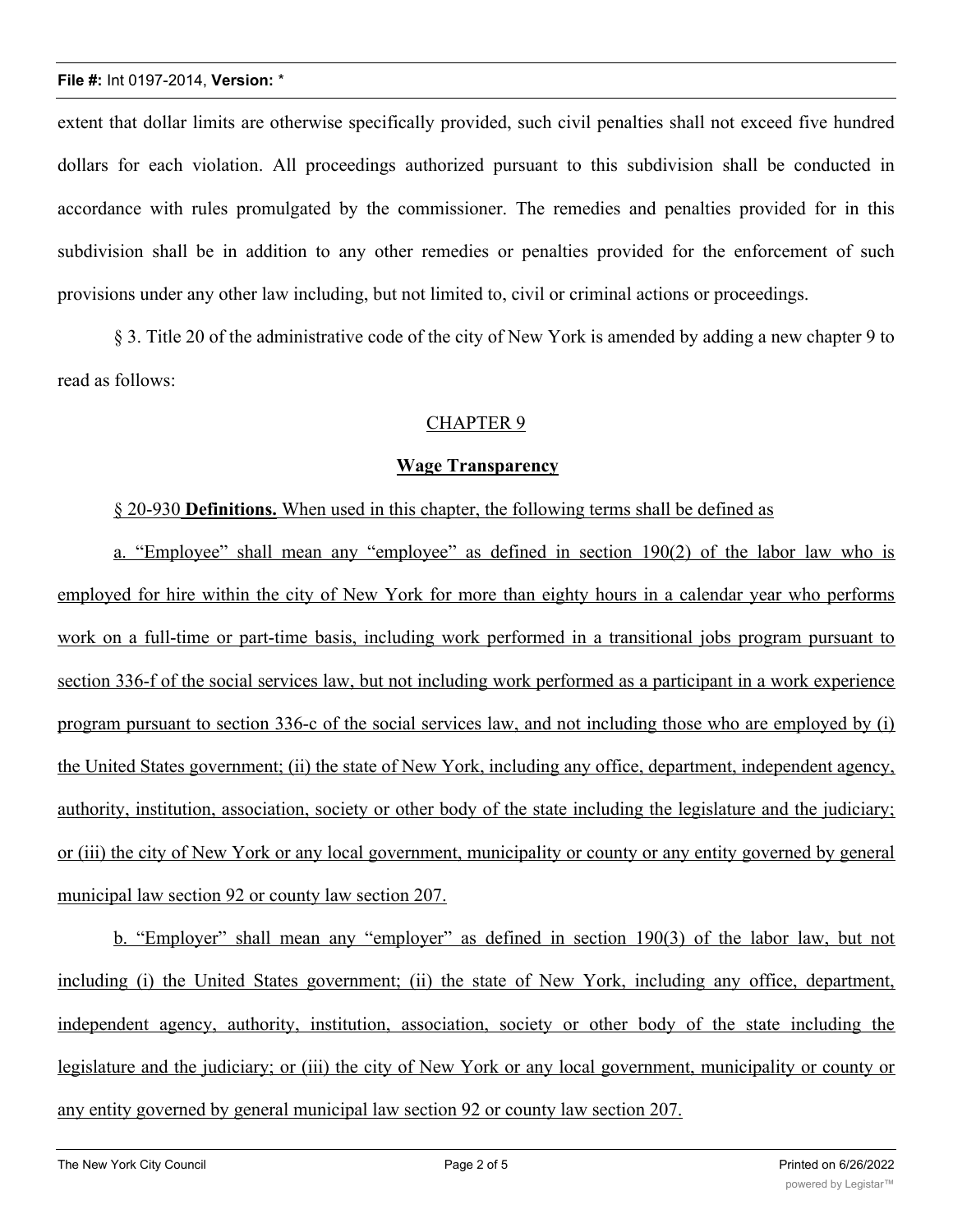c. "Retaliation" shall mean any threat, discipline, discharge, demotion, suspension, reduction in employee hours, or any other adverse employment action against any employee for exercising or attempting to exercise any right guaranteed under this chapter.

§ 20-931 **Right to wage transparency.** a. It shall be an unlawful employment practice to discharge, demote, retaliate, interfere, intimidate, threaten or discriminate against any employee because the employee inquired about, disclosed, compared or otherwise discussed the employee's wages or employee benefits, or the wages or employee benefits of any other employee, or aided or encouraged any other employee to exercise his or her rights under this chapter, provided that any such wage or benefit information was obtained in a lawful manner.

b. It shall be an unlawful employment practice to require an employee or prospective employee to sign a waiver or other document that purports to deny the employee the right to disclose the amount of his or her wages, salary, or paid benefits.

c. Nothing in this chapter shall require an employer to disclose confidential wage and employee benefit information to anyone other than the employee to whom it pertains.

§ 20-932 **Retaliation and interference prohibited**. No employer shall engage in retaliation or threaten retaliation against an employee for exercising or attempting to exercise any right provided pursuant to this chapter, or interfere with any investigation, proceeding or hearing pursuant to this chapter. The protections of this chapter shall apply to any person who mistakenly but in good faith alleges a violation of this chapter. Rights under section 20-931 of this chapter shall include, but not be limited to, the right to file a complaint for alleged violations of this chapter with the department, communicate with any person about any violation of this chapter, participate in any administrative or judicial action regarding an alleged violation of this chapter, or inform any person of his or her potential rights under this chapter.

§ 20-933 **Notice of rights**. a. An employer shall provide any new employee at the commencement of employment or any existing employee within thirty days of the effective date of this local law, with written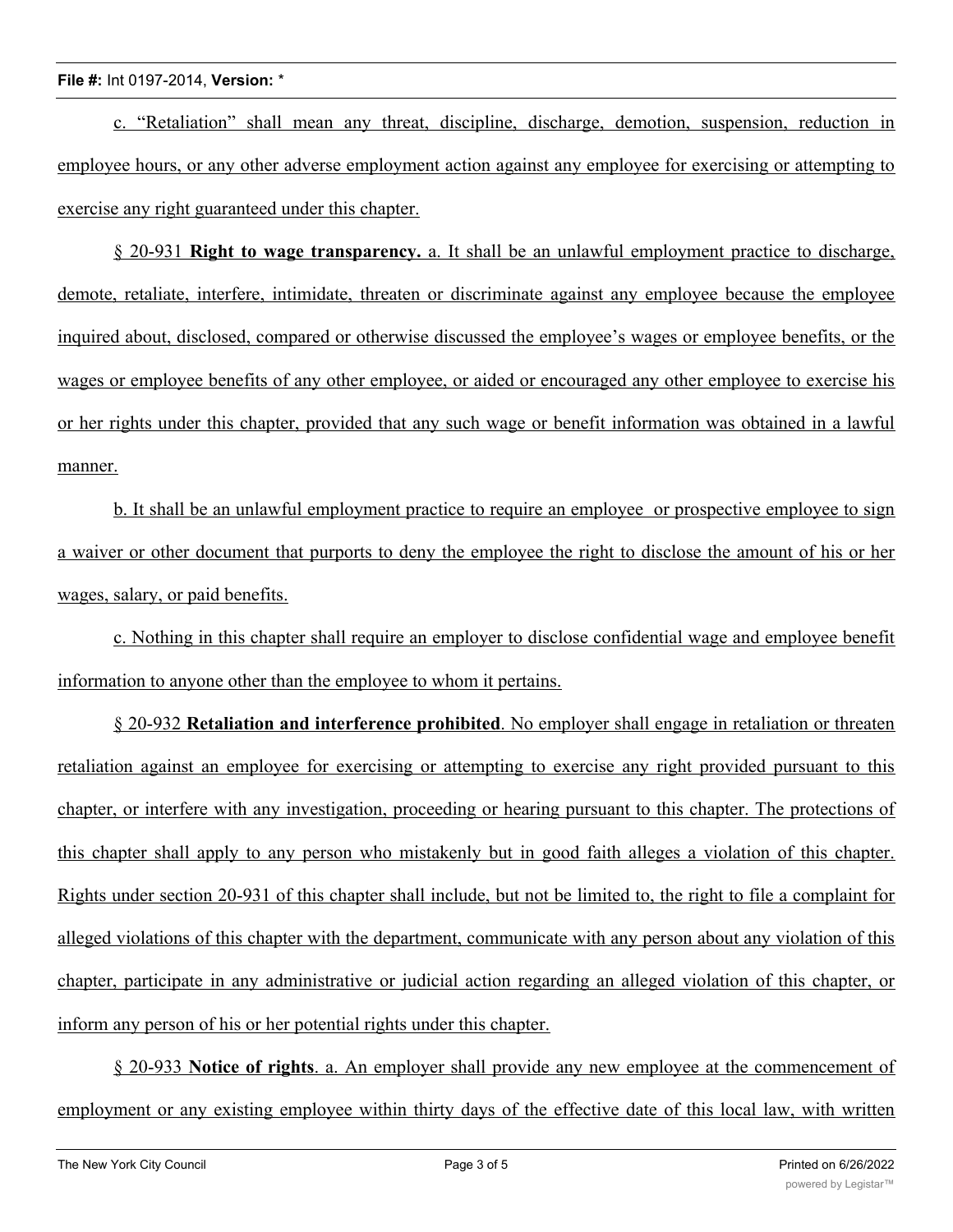notice of such employee's right to wage transparency pursuant to this chapter, including the right to be free from retaliation and to bring a complaint to the department. Such notice shall be in English and the primary language spoken by that employee, provided that the department has made available a translation of such notice in such language pursuant to subdivision b of this section. Instead of providing each employee with such notice, an employer may instead conspicuously post such notice at such employer's place of business in an area accessible to employees.

b. The department shall create and make available notices that contain the information required pursuant to subdivision a of this section. Such notices shall be posted in a downloadable format on the department's website in Chinese, English, French-Creole, Italian, Korean, Russian, Spanish and any other language deemed appropriate by the department.

§ 20-934 **Enforcement and penalties**. a. The department shall enforce the provisions of this chapter and investigate complaints received by the department in a timely manner.

b. Any person alleging a violation of this chapter shall have the right to file a complaint with the department within 180 days of the date the person knew or should have known of the alleged violation. The department shall maintain confidential the identity of any complainant unless disclosure of such complainant's identity is necessary for resolution of the investigation or otherwise required by law. The department shall, to the extent practicable, notify such complainant that the department will be disclosing his or her identity prior to such disclosure.

c. Upon receiving a complaint alleging a violation of this chapter, the department shall investigate such complaint and attempt to resolve it through mediation. The department shall keep complainants reasonably notified regarding the status of their complaint and any resultant investigation. If the department believes that a violation has occurred, it shall issue to the offending person or entity a notice of violation. The commissioner shall prescribe the form and wording of such notices of violation. The notice of violation shall be returnable to the administrative tribunal authorized to adjudicate violations of this chapter.